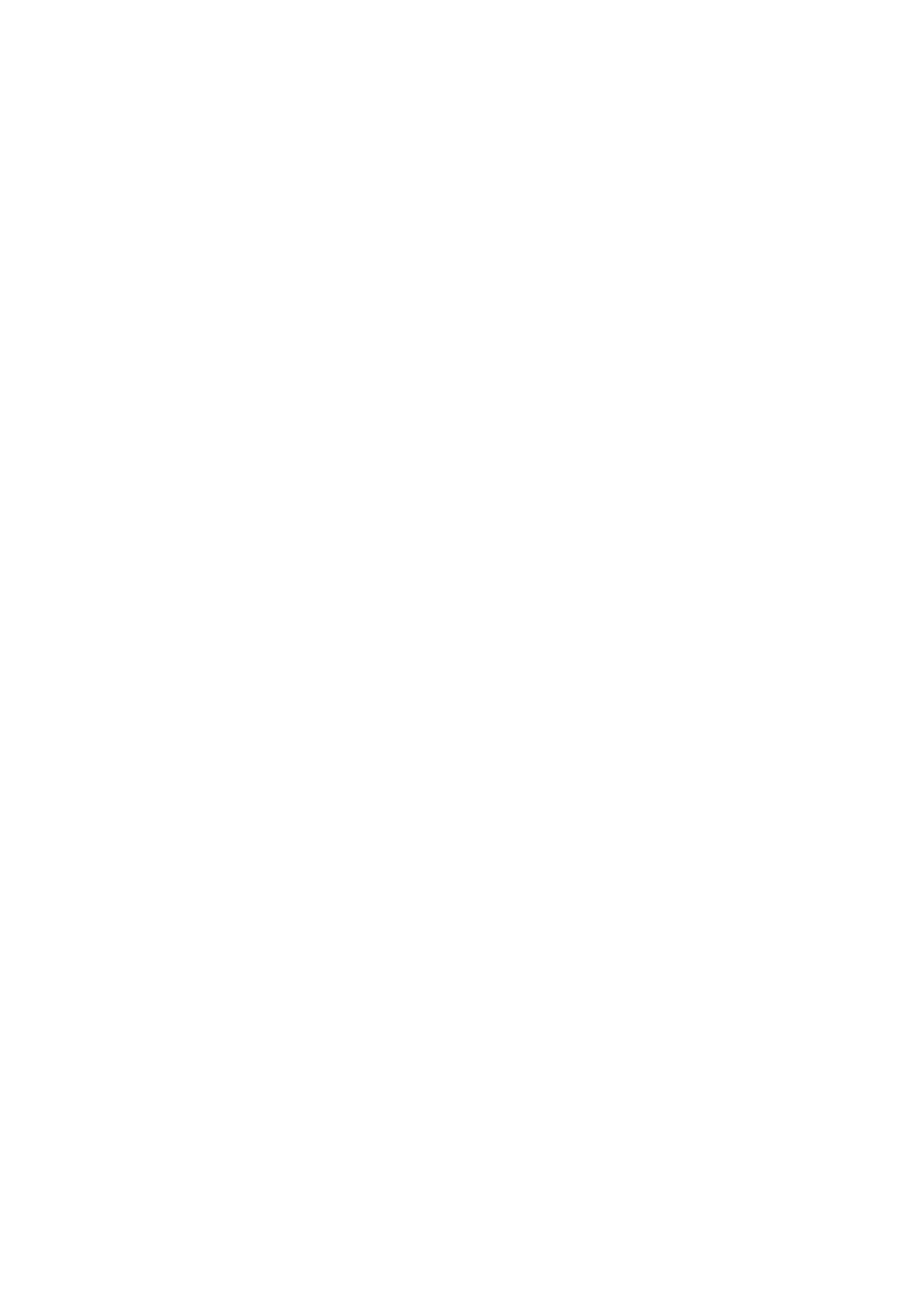# Important Safeguards and Warnings

The following description is the correct application method of the device. Please read the manual carefully before use, in order to prevent danger and property loss. Strictly conform to the manual during application and keep it properly after reading.

### Operating Requirement

- Do not place and install the device in an area exposed to direct sunlight or near heat  $\bullet$ generating device.
- Do not install the device in a humid, dusty or fuliginous area.
- Keep its horizontal installation, or install it at stable places, and prevent it from falling.
- Do not drip or splash liquids onto the device; do not put on the device anything filled with liquids, in order to prevent liquids from flowing into the device.
- Install the device at well-ventilated places; don't block its ventilation opening.
- Use the device only within rated input and output range.
- 
- Do not dismantle the device arbitrarily.<br>Transport, use and store the device within allowed humidity and temperature range.  $\bullet$

#### Power Requirement

- The product shall use electric wires (power wires) required by the region where the device will be used.
- Use power supply that meets SELV (safety extra low voltage) requirements, and supply power with rated voltage that conforms to Limited Power Source in IEC60950-1. For specific power supply requirements, refer to device labels.<br>Appliance coupler is a disconnecting device. During normal use, keep an angle that
- $\bullet$ facilitates operation.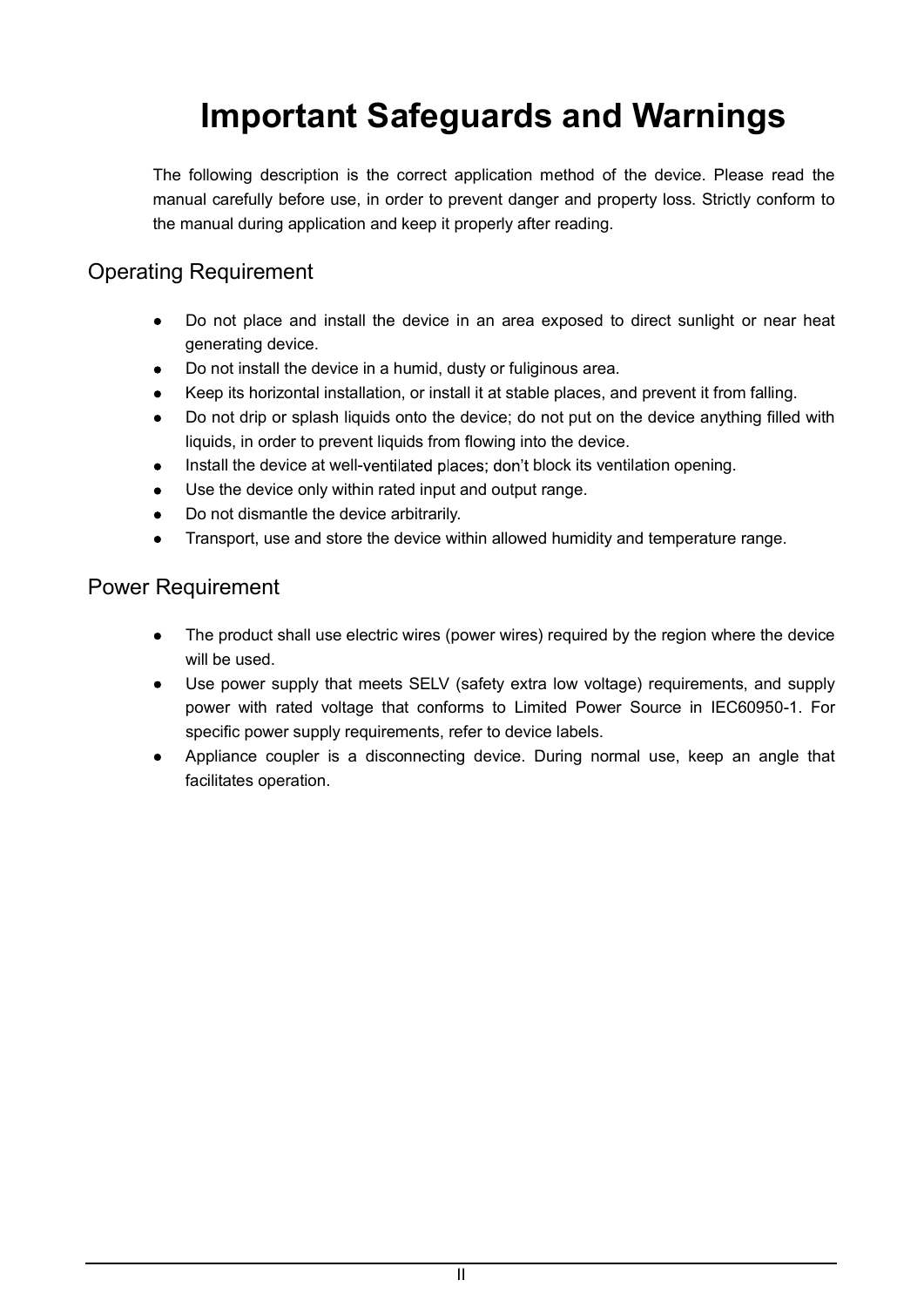# **Table of Contents**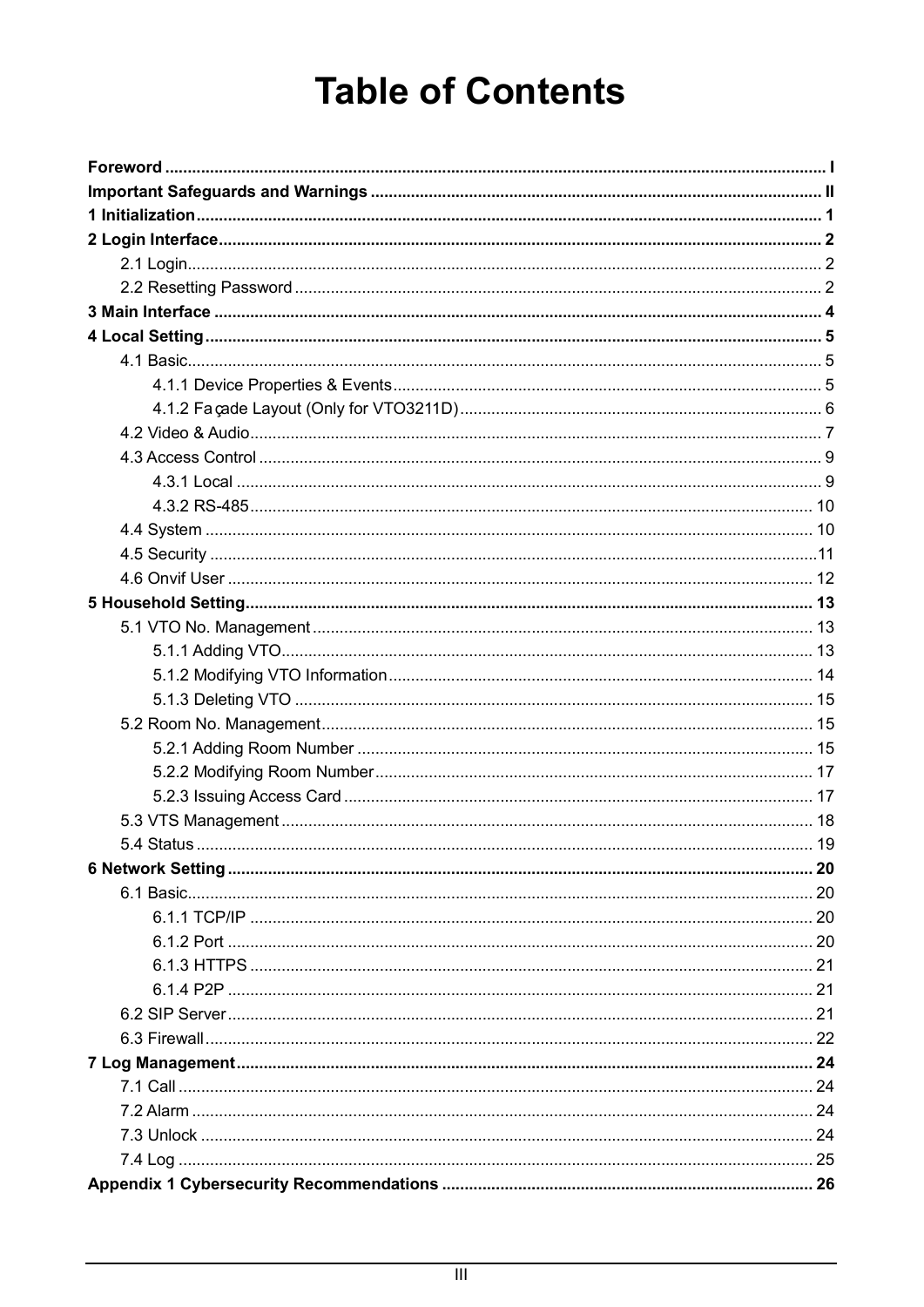# 1 Initialization

For first time login or after the VTO being reset, you need to initialize the web interface. The default IP address of the VTO is 192.168.1.108, and make sure the PC is in the same network

segment as the VTO.<br>Step 1 Connect the VTO to power source, and then boot it up.

Step 2 Open the internet browser on the PC, then enter the default IP address of the VTO in the address bar, and then press **Enter**.<br>Figure 1-1 Device initialization

| <b>Device Init</b> |                |                | × |
|--------------------|----------------|----------------|---|
| $\clubsuit$        | $\overline{2}$ | $\overline{3}$ |   |
| One                | Two            | Three          |   |
|                    | Username admin |                |   |
| Password           |                |                |   |
|                    | Middle<br>Low  | High           |   |
| Confirm Password   |                |                |   |
|                    |                |                |   |
|                    | Next           |                |   |

- Step 3 Enter and confirm the password, and then click Next. The email setting interface is displayed.
- Step 4 Select the Email check box, and then enter your email address. This email address can be used to reset the password.
- Step 5 Click Next. The initialization succeeded.
- $Step 6$  Click **OK**.<br>Figure 1-2 Login interface

| Figure 1-2 Login interface |                       |
|----------------------------|-----------------------|
|                            | <b>WEB SERVICE2.0</b> |
|                            | Username              |
|                            | Password              |
|                            | Forget Password?      |
|                            | Login                 |
|                            |                       |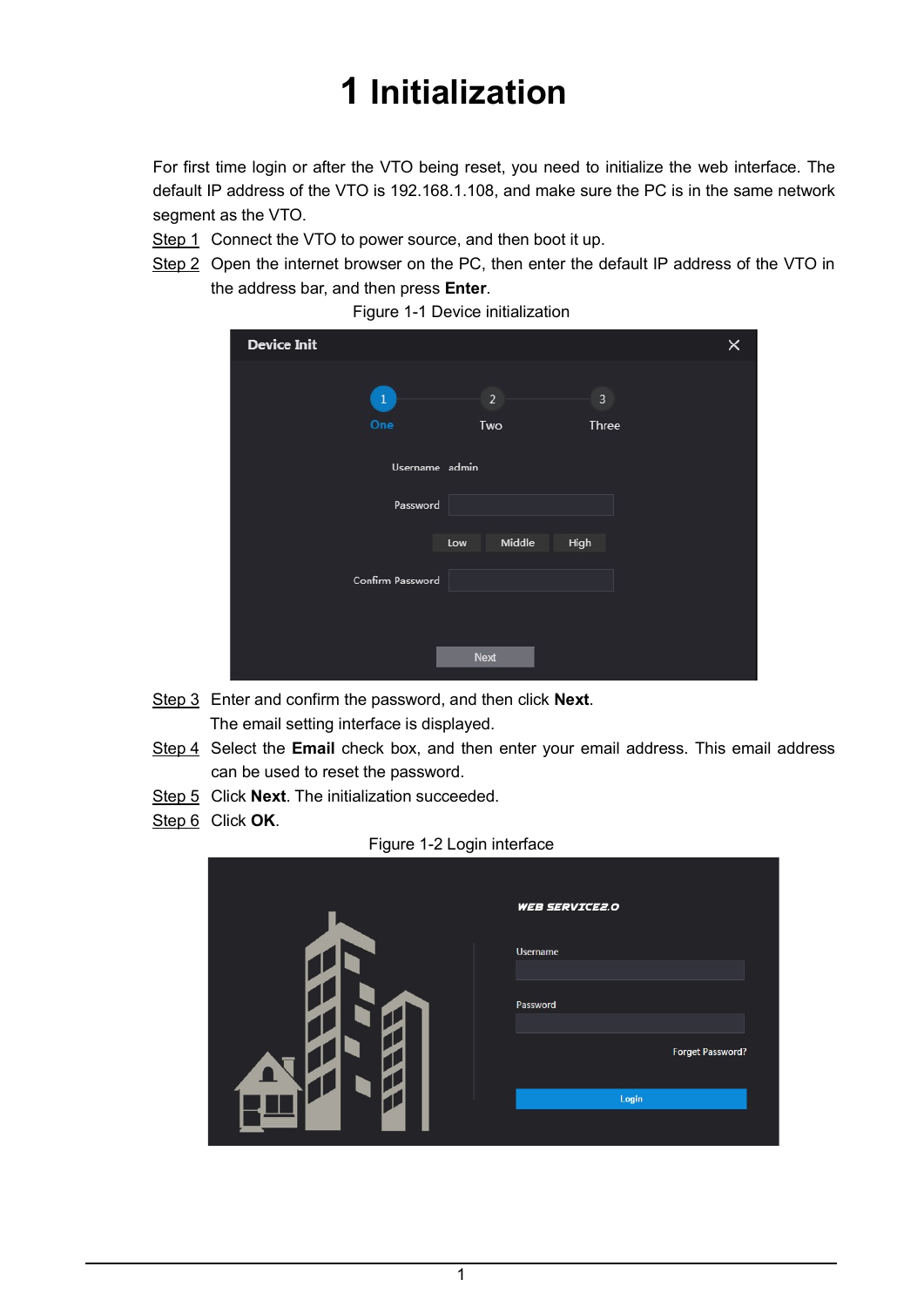# 2 Login Interface

## 2.1 Login

Before login, make sure that the PC and VTO are in the same network segment. Step 1 Enter the VTO IP address in the browser address bar, and then press **Enter**.<br>Figure 2-1 Login interface

| ັ<br>ັ |                         |
|--------|-------------------------|
|        | <b>WEB SERVICE2.0</b>   |
|        | Username                |
|        |                         |
|        | Password                |
|        |                         |
|        | <b>Forget Password?</b> |
|        | Login                   |
|        |                         |

Step 2 Enter "admin" as username, then the password you set during initialization, and then click Login.

### 2.2 Resetting Password

Step 1 On the login interface (Figure 2-1), click **Forgot Password?**.<br>Figure 2-2 Reset the password (1/3)



Step 2 Click Next.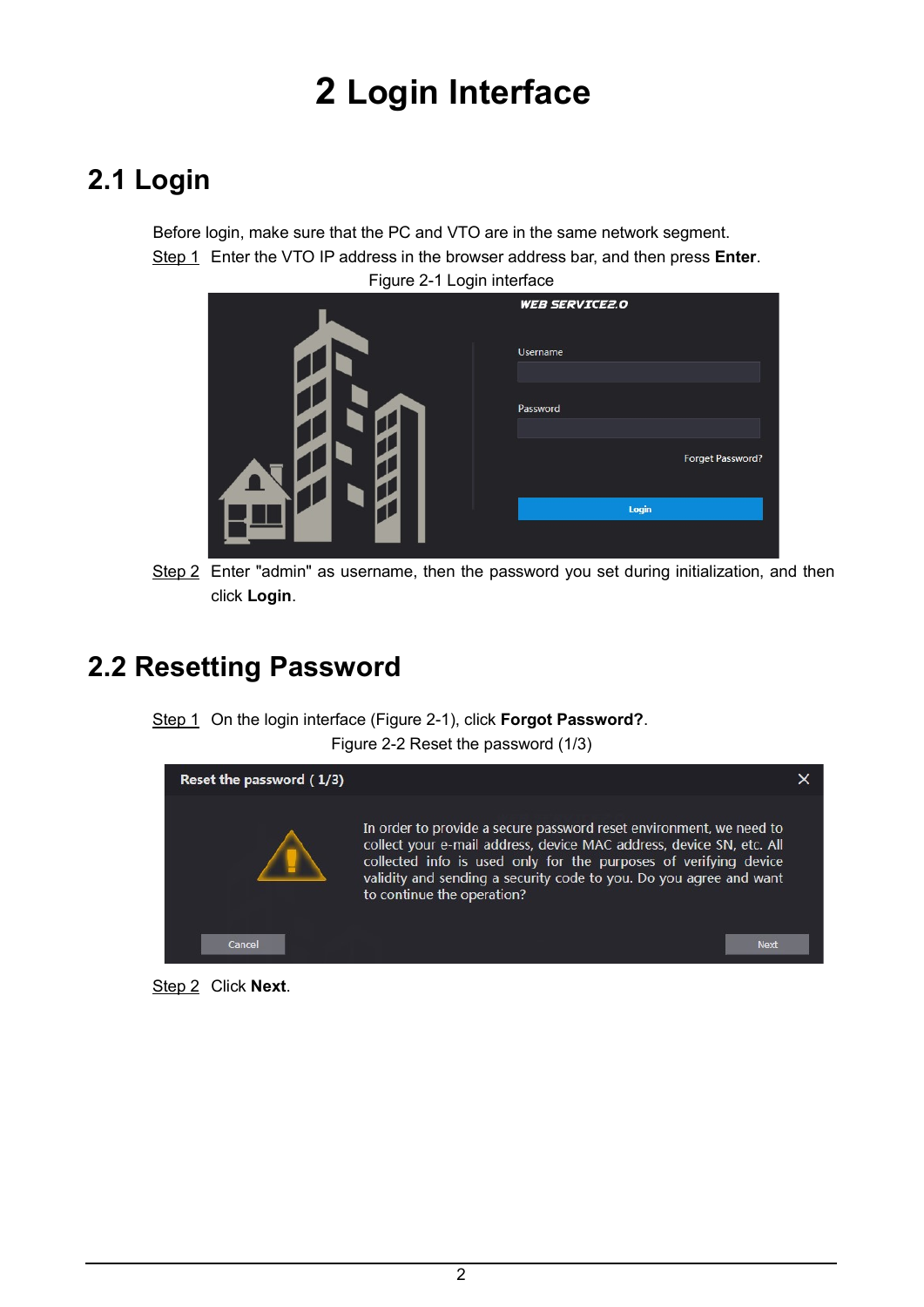#### Figure 2-3 Reset the password (2/3)

| Reset the password (2/3)       |                                                     |                                                                                                                                                               |  |
|--------------------------------|-----------------------------------------------------|---------------------------------------------------------------------------------------------------------------------------------------------------------------|--|
| Scan QR Code:                  | Scan the QR<br>code on the interface                | Note(For admin only) :<br>Please use an APP to scan the left QR code to get<br>special strings. And then send the strings to<br>support_gpwd@htmicrochip.com. |  |
| Enter security code:<br>Cancel | The security code will be delivered to: 1***@qq.com | Next                                                                                                                                                          |  |

Step 3 Scan the QR code on the web interface to obtain the security code in your mailbox, and then enter the security code in the input box.



- If you did not configure email during initialization, contact the supplier or customer  $\bullet$ service for help.
- To obtain security code again, refresh QR code interface.  $\bullet$
- Use the security code within 24 hours after receiving it. Otherwise, it will become  $\bullet$ invalid.
- If wrong security code is entered for 5 times continuously, this account will be  $\bullet$ locked for 5 min.
- Step 4 Click Next, and then the Reset the password (3/3) dialog box is displayed.
- Step 5 Set and confirm the new password as instructed, and then click OK.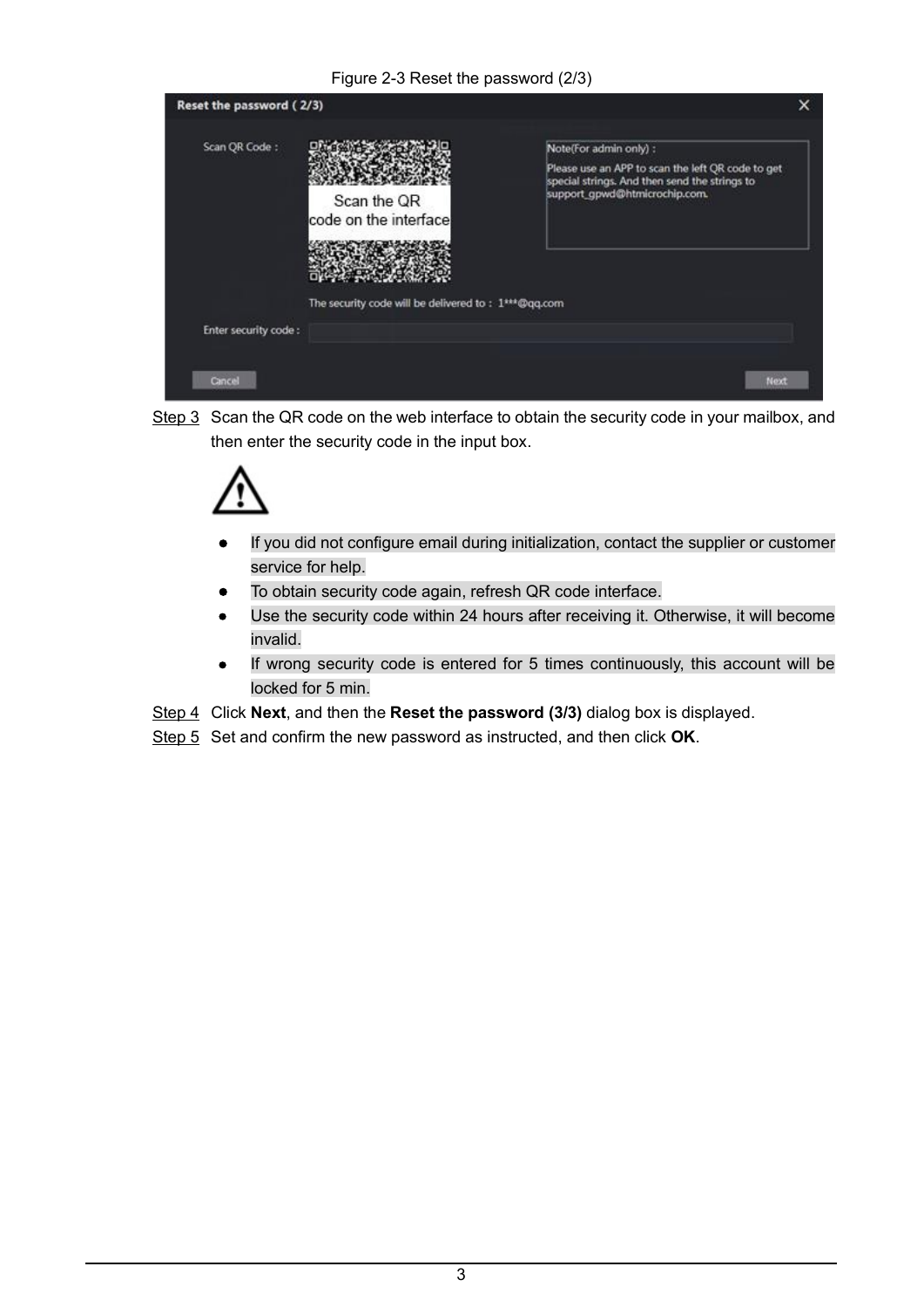# 3 Main Interface

Log in to the web interface of the VTO, and then the main interface is displayed.

Figure 3-1 Main interface

|                                                           |                                                       |                                                                                                                                                   | Friglish - | $\Theta$<br>$\Delta$<br>n |
|-----------------------------------------------------------|-------------------------------------------------------|---------------------------------------------------------------------------------------------------------------------------------------------------|------------|---------------------------|
| <b>VTO</b>                                                | <b>Building No.: 0</b><br>Device Type : Villa Station | Unit No.: 0<br>No.: 8001                                                                                                                          |            |                           |
| Software Version Info<br><b>Security Baseline Version</b> | 2019-12-31 V4.400.0000000.4.K<br>V2.1                 | Export Config<br>Import Config<br><b>Device Info</b><br>$\overline{\phantom{a}}$<br>Imported nonfiguration will account e previous configuration. |            |                           |
| <b>Local Setting</b>                                      | VTC related settings                                  | <b>Household Setting</b><br>Room No., user right and IPC management.                                                                              |            |                           |
| Network                                                   |                                                       | <b>COLORADO</b><br>Log Management<br>LOG<br>Unlock, call, alarm and system history.                                                               |            |                           |

Table 3-1 Main interface introduction

| No.            | <b>Function</b>      | <b>Description</b>                                             |
|----------------|----------------------|----------------------------------------------------------------|
|                |                      | Click to change the password and your email<br>address.        |
|                | General function     | Click to go to the main interface.                             |
|                |                      | Click to log out, reboot the VTO or restore the VTO            |
|                |                      | to factory settings.                                           |
| $\overline{2}$ | VTO information      | You can view the general information of the VTO, including     |
|                |                      | building No., unit No., device type, and VTO No                |
|                | System               | You can view the software version, MCU version, and security   |
| 3              | information          | baseline version.                                              |
|                |                      | Select Device Info or User Info, and then you can export the   |
| 4              | Config manager       | VTO configuration or user information to the PC or import them |
|                |                      | from it.                                                       |
| 5              | <b>Function</b> area | Click the buttons to go to the corresponding menu.             |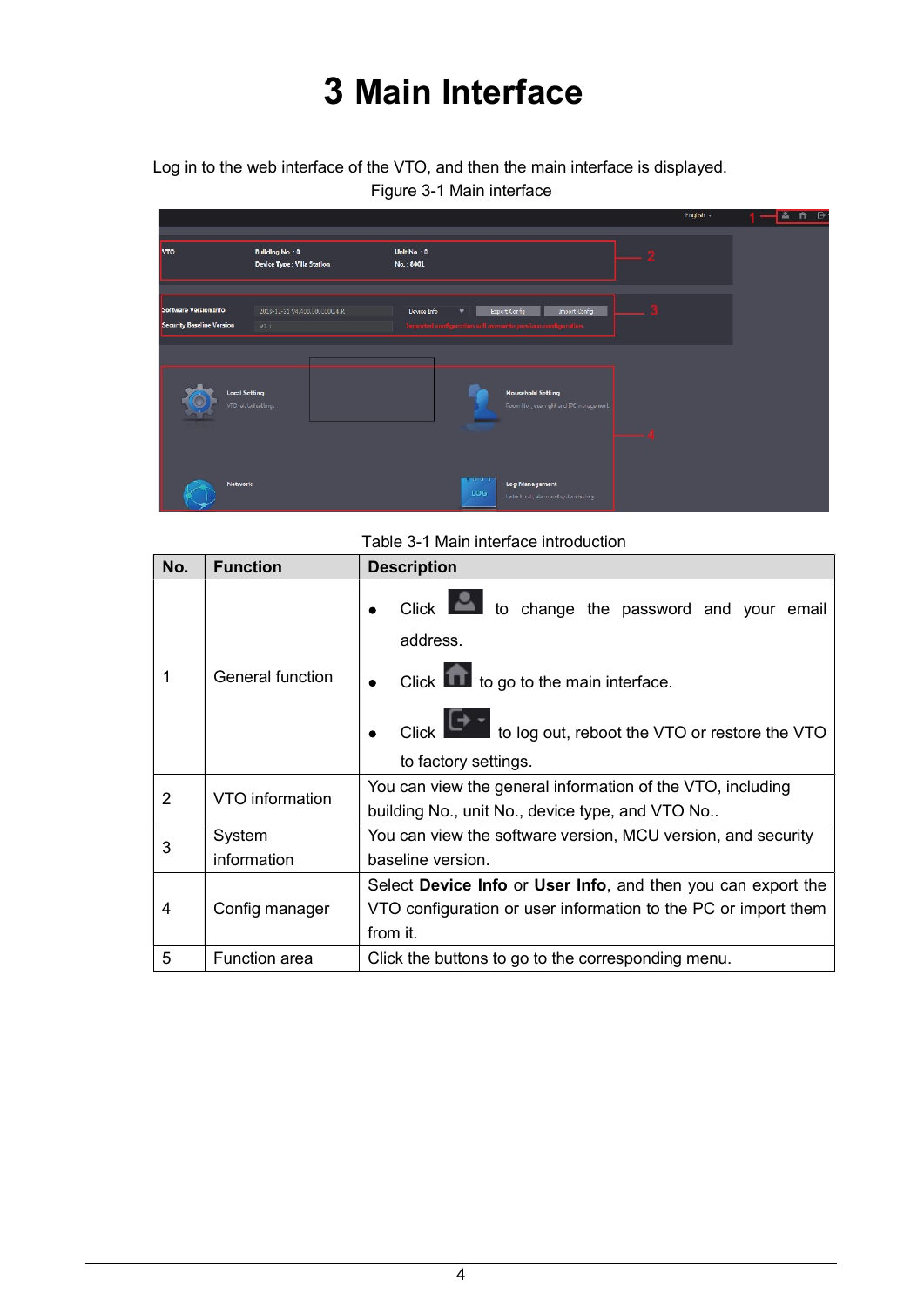# 4 Local Setting

This chapter introduces how to configure VTO type, VTO No., video and audio, access password, system time, and security function.

General operations:

- $\bullet$ After configuration, click Confirm to save, and click Refresh to view the latest change.
- $\bullet$ If you click Default, all the configurations in the current page would be restored to the default, and you need to click Confirm to save.

### 4.1 Basic

### 4.1.1 Device Properties & Events

This section introduces the configuration of VTO device type, VTO number, and auto storage. Step 1 On the main interface (Figure 3-1), select **Local Setting > Basic.**<br>Figure 4-1 Basic

| <b>WEB SERVICE2.0</b> | <b>卷 Local Setting</b>   | <b>IL Household Setting</b>                     | (b) Network      | Log Management      | English -     | 各合日     |
|-----------------------|--------------------------|-------------------------------------------------|------------------|---------------------|---------------|---------|
|                       | <b>Device Properties</b> |                                                 |                  |                     |               |         |
| <b>Basic</b>          |                          |                                                 |                  |                     |               |         |
|                       | Device Type              | Villa Station V                                 | Centre Call No.  | 888888              |               |         |
| Video & Audio         | No.                      | 8001                                            | Call Centre Time | $\odot$<br>00:00:00 | H<br>23:59:59 | $\odot$ |
| Access Control Y      |                          | Group Call V Warning: The device                |                  |                     |               |         |
|                       |                          | will be rebooted after modifying group call     |                  |                     |               |         |
| System                | enable status.           |                                                 |                  |                     |               |         |
|                       |                          |                                                 |                  |                     |               |         |
| Security              |                          |                                                 |                  |                     |               |         |
| <b>Onvif User</b>     | <b>Events</b>            |                                                 |                  |                     |               |         |
|                       |                          |                                                 |                  |                     |               |         |
|                       | Storage Point            | SD Card<br>$\overline{\phantom{a}}$             |                  |                     |               |         |
|                       | <b>SD Total Capacity</b> | $\Omega$<br>M                                   |                  |                     |               |         |
|                       | SD Used Capacity 0       | M                                               |                  |                     |               |         |
|                       |                          | Format                                          |                  |                     |               |         |
|                       |                          | Format the SD card if it can not be recognized. |                  |                     |               |         |
|                       |                          | Auto Snapshot(unlock) ON OFF                    |                  |                     |               |         |
|                       | Auto Snapshot(talking)   | ON OFF                                          |                  |                     |               |         |
|                       |                          | Leave Message Upload ( ) ON ( ) OFF             |                  |                     |               |         |
|                       |                          | Please backup regularly to avoid data loss.     |                  |                     |               |         |

Step 2 Configure parameters.

| Table 4-1 Basic parameter description |  |  |
|---------------------------------------|--|--|
|---------------------------------------|--|--|

| <b>Parameter</b> | <b>Description</b>                                                                                                                                      |
|------------------|---------------------------------------------------------------------------------------------------------------------------------------------------------|
| Device Type      | Keep the default value.<br>ادباطا<br>Building number and unit number are available only when other<br>servers work as SIP server. See "6.2 SIP Server." |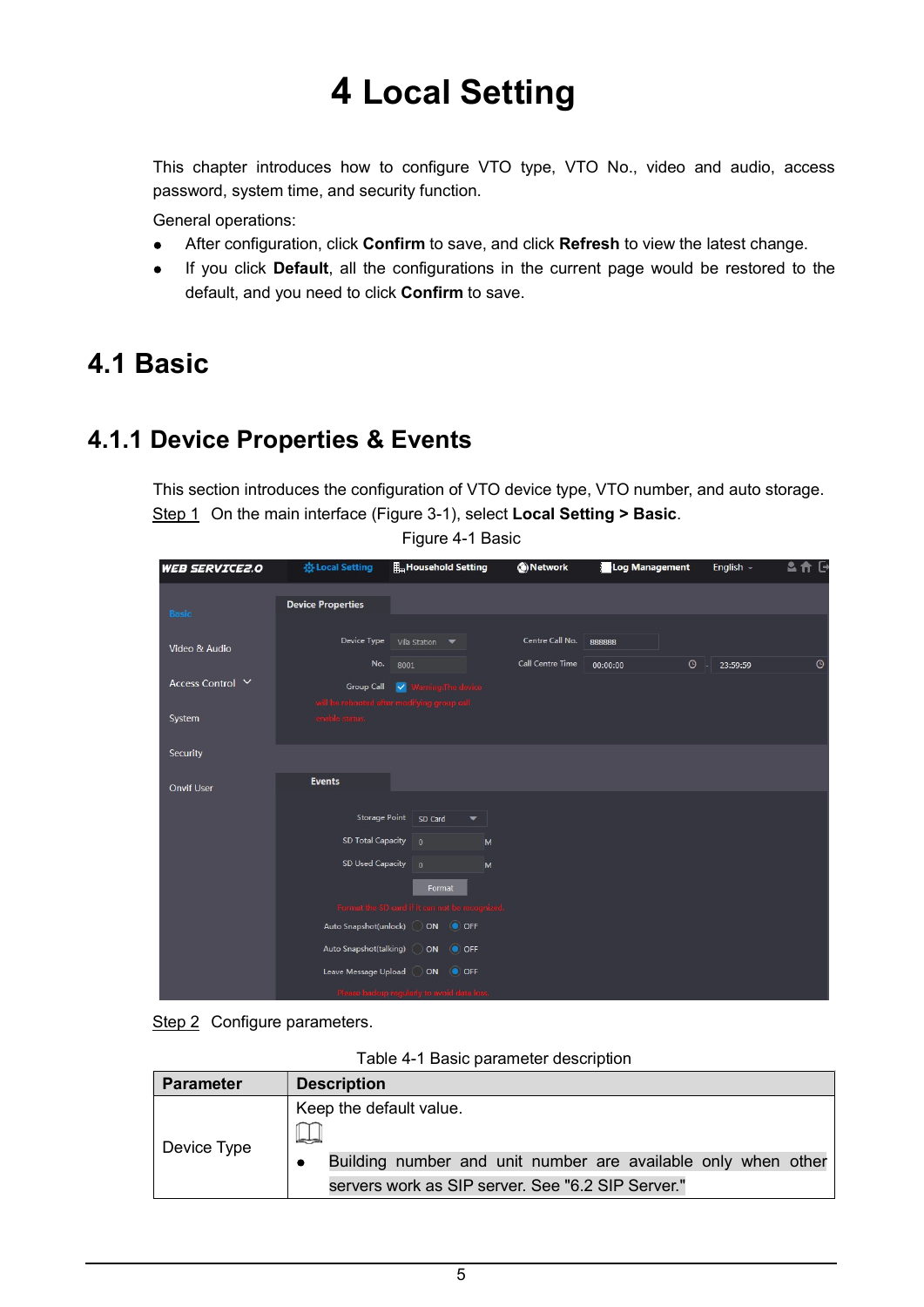| <b>Parameter</b>     | <b>Description</b>                                                          |
|----------------------|-----------------------------------------------------------------------------|
|                      | Fence station is normally used when other servers work as SIP               |
|                      | server.                                                                     |
|                      | Configure the number of the management centre, and you can call the         |
| Centre Call No.      | management centre on every VTO or VTH in the network. The default           |
|                      | number is 888888.                                                           |
| <b>Call Centre</b>   | Time period in which you are allowed to call the management centre.         |
| Time                 |                                                                             |
|                      | The VTO number can be used to differentiate each VTO, and it is normally    |
| VTO No.              | configured according to unit or building number. You can add VTO devices    |
|                      | to the SIP server with their numbers.                                       |
|                      | All the snapshots would be saved to the SD card in the villa station        |
|                      | automatically.                                                              |
|                      | Auto Snapshot (unlock)                                                      |
|                      | Select ON to enable this function, and then the system takes snapshot       |
|                      | every time when the door is unlocked.                                       |
|                      | Auto Snapshot (talking)                                                     |
|                      | Select ON to enable this function, and then the system takes snapshot       |
|                      | every time when VTH user answers a call from the VTO.                       |
| <b>Storage Point</b> | Messages<br>$\bullet$                                                       |
|                      | Select ON to enable this function, and then the system uploads the          |
|                      | messages from visitors to the SD card automatically.                        |
|                      | Щ                                                                           |
|                      | If there is an SD card in the main VTH, the left messages would be          |
|                      | saved to the SD card of the main VTH by default.                            |
|                      | To receive message, the VTO Message Time must be configured to<br>$\bullet$ |
|                      | be more than 0. See the VTH user's manual.                                  |

Step 3 Click Confirm.

### 4.1.2 Façade Layout (Only for VTO3211D)

If you select 1 form the Count drop-down list, only the third button will be valid; if you select 2, only the second and the fourth buttons will be valid; and if you select 4, all the four buttons will be valid.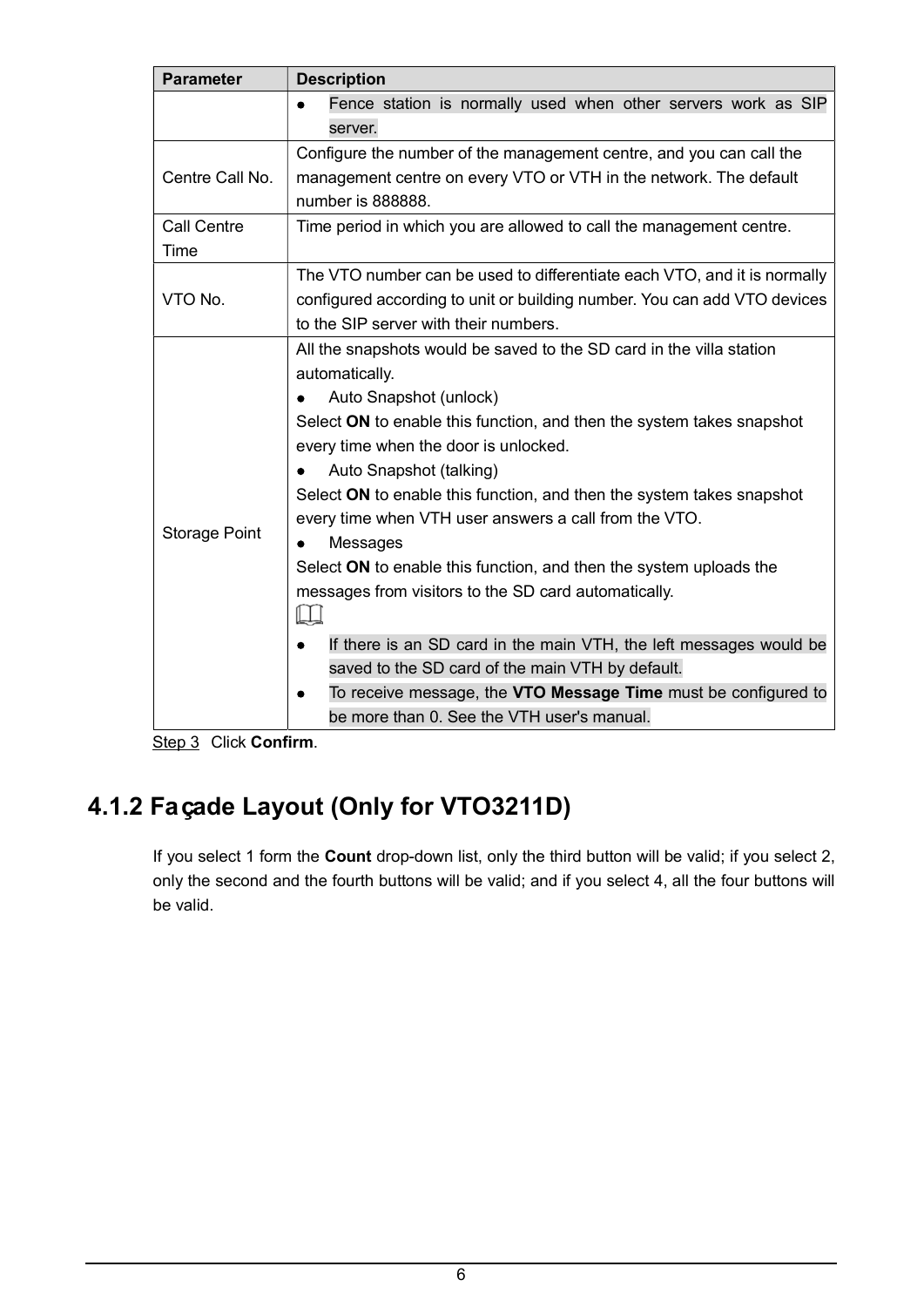Figure 4-2 Façade layout

|  |                                                                                                | Refresh |
|--|------------------------------------------------------------------------------------------------|---------|
|  | Count $\boxed{1}$<br>$\blacktriangle$<br>$\mathbf 1$<br>$\mathbf 2$<br>$\overline{\mathbf{4}}$ | Confirm |

### 4.2 Video & Audio

This section introduces how to configure the format and quality of video that captured by VTO, and the audio control settings.<br>Step 1 On the main interface (Figure 3-1), select Local Setting > Video & Audio.

Figure 4-3 Video & audio

| <b>WEB SERVICE2.0</b>                            | ※Local Setting                                            | Household Setting                | <b>ONetwork</b>                             | Log Management                                  | English                  |
|--------------------------------------------------|-----------------------------------------------------------|----------------------------------|---------------------------------------------|-------------------------------------------------|--------------------------|
| Basic                                            | Video & Audio                                             |                                  |                                             |                                                 |                          |
| <b>Video &amp; Audio</b>                         |                                                           | <b>Main Stream</b>               |                                             | <b>Sub Stream</b>                               |                          |
| <b>Access Control</b><br>$\widehat{\phantom{a}}$ |                                                           | Video Format 720P                | $\overline{\phantom{0}}$                    | Video Format CIF                                | $\overline{\phantom{a}}$ |
|                                                  |                                                           | Frame Rate 25                    | $\overline{\phantom{0}}$                    | Frame Rate 25                                   | ▼                        |
| Local                                            |                                                           | Bitrate Rate 2Mbps               | $\overline{\phantom{0}}$                    | Bitrate Rate 256Kbps                            | ▼                        |
| <b>RS485</b>                                     | Please click here to download and install the<br>plug-in. | <b>Status</b>                    |                                             | Image                                           |                          |
| System                                           |                                                           | Scene Mode                       | Auto<br>▼                                   | Brightness -                                    | 52<br>--                 |
| Security                                         |                                                           | <b>Backlight Mode</b>            | <b>Disabled</b><br>$\overline{\phantom{0}}$ | Contrast -                                      | 52                       |
|                                                  |                                                           | Light Mode                       | Auto<br>$\overline{\phantom{0}}$            | Hue                                             | 50                       |
| <b>Onvif User</b>                                |                                                           | Video Standard                   | PAL<br>$\blacktriangledown$                 | Saturation                                      | 50                       |
|                                                  |                                                           |                                  |                                             | Gamma                                           | 50                       |
|                                                  |                                                           |                                  |                                             | Mirror                                          | ON OFF                   |
|                                                  |                                                           |                                  |                                             | Flip                                            | ON OFF                   |
|                                                  |                                                           |                                  |                                             |                                                 | Default                  |
|                                                  |                                                           |                                  |                                             |                                                 |                          |
|                                                  |                                                           | <b>Audio Control</b>             |                                             | <b>Volume Control</b>                           |                          |
|                                                  |                                                           | Voice Prompt Sound               | Enable                                      | Microphone Volume -<br>$\overline{\phantom{a}}$ | 90                       |
|                                                  |                                                           | <b>Ringback Sound</b>            | Enable                                      | $\blacktriangledown$<br>Beep Volume             | 80                       |
|                                                  |                                                           |                                  | <b>Unlock</b><br>Enable                     | ▼                                               |                          |
|                                                  |                                                           |                                  | Alarm<br>Enable                             | $\overline{\phantom{a}}$                        |                          |
|                                                  |                                                           | Leave Message Notification Sound | Enable                                      | ▼                                               |                          |
|                                                  |                                                           |                                  |                                             |                                                 | Default                  |



| <b>Parameter</b> |                    | <b>Description</b>                                         |  |
|------------------|--------------------|------------------------------------------------------------|--|
| Main             | Video Format       | Select the video resolution from 720P, WVGA, and D1.       |  |
| Stream           | <b>Format Rate</b> | Configure the number of frames in 1 second. You can select |  |
|                  |                    | from 1 to 25 under PAL, and 1 to 30 under NTSC video       |  |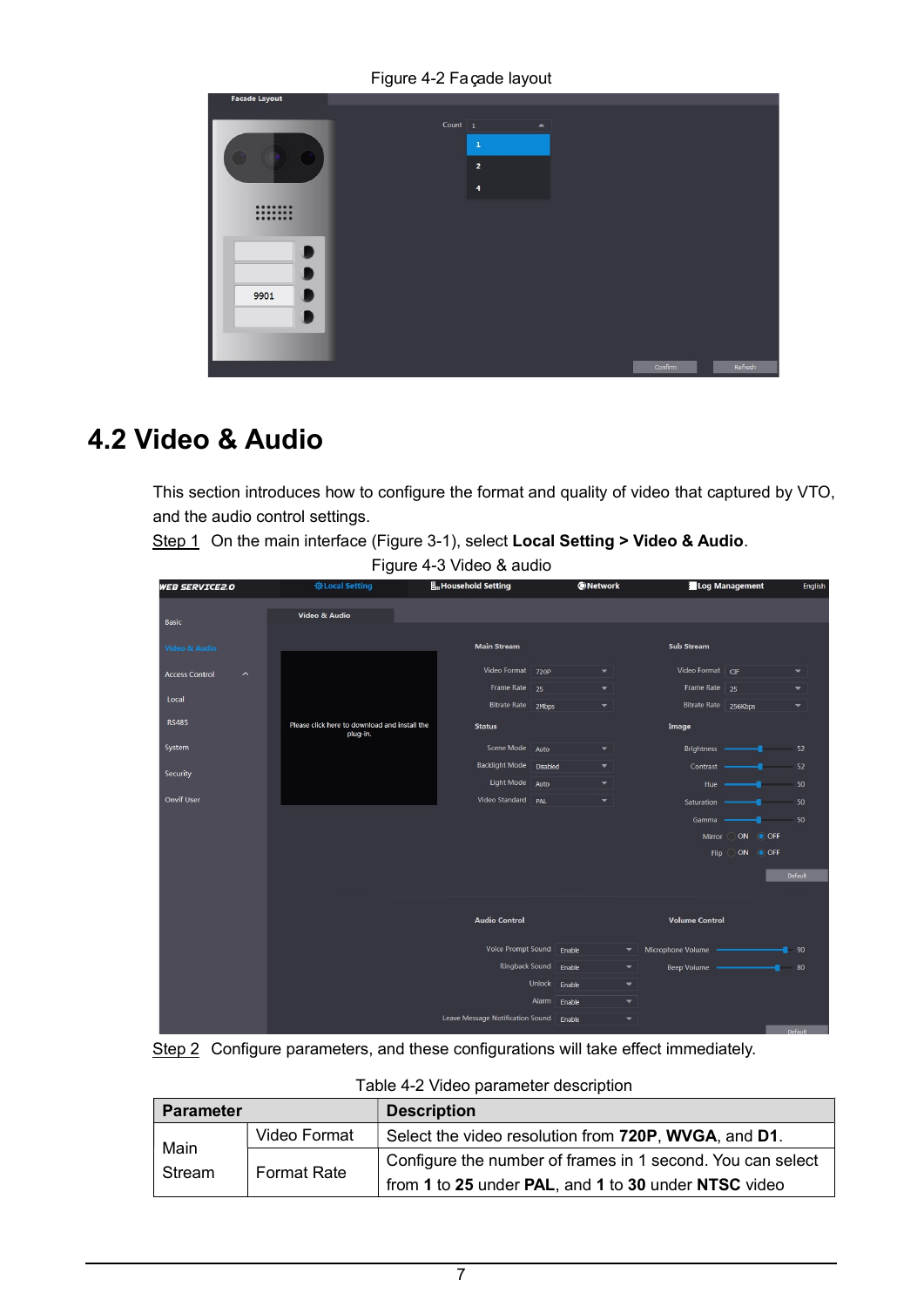| <b>Parameter</b>  |                    | <b>Description</b>                                                    |  |
|-------------------|--------------------|-----------------------------------------------------------------------|--|
|                   |                    | standard. The larger the value is, the smoother the video will        |  |
|                   |                    | be.                                                                   |  |
|                   |                    | Configure the data amount that transmitted in 1 second. You           |  |
|                   | <b>Bitrate</b>     | can select as needed. The larger the value is, the better the         |  |
|                   |                    | video quality will be.                                                |  |
|                   | Video Format       | Select the video resolution from CIF, WVGA, QVGA, D1, and<br>1080P.   |  |
|                   |                    | Configure the number of frames in 1 second. You can select            |  |
| Sub               | <b>Format Rate</b> | from 1 to 25 under PAL, and 1 to 30 under NTSC video                  |  |
| <b>Stream</b>     |                    | standard. The larger the value is, the smoother the video will<br>be. |  |
|                   | <b>Bitrate</b>     | Configure the data amount that transmitted in 1 second. The           |  |
|                   |                    | larger the value is, the better the video quality will be.            |  |
|                   |                    | Adjust the video to adapt to different scenarios. You can             |  |
|                   | Scene Mode         | select from Automatic, Sunny, Night and Disabled. It is               |  |
|                   |                    | Automatic by default.                                                 |  |
|                   | Day/Night<br>Mode  | You can select from Disabled, Auto, Sunny or Night.                   |  |
|                   |                    | You can select from the following modes:                              |  |
|                   |                    | Disabled: No back light.<br>٠                                         |  |
| <b>Status</b>     |                    | <b>BLC:</b> The camera gets clearer image of the dark areas           |  |
|                   | BackLight          | on the target when shooting against light.                            |  |
|                   | Mode               | <b>WDR:</b> The system dims bright areas and compensates<br>$\bullet$ |  |
|                   |                    | dark areas to ensure the clarity of all the area.                     |  |
|                   |                    | HLC: The system constrains bright areas and reduces<br>$\bullet$      |  |
|                   |                    | halo size to dim the overall brightness.                              |  |
|                   |                    | There are four light modes: NO, NC, Auto, and Scheduled.              |  |
|                   | Light Mode         | Select as needed.                                                     |  |
|                   | Video Standard     | Select from PAL or NTSC according to your display device.             |  |
|                   |                    | Changes the value to adjust the picture brightness. The               |  |
|                   |                    | larger the value is, the brighter the picture will be, and the        |  |
|                   | <b>Brightness</b>  | smaller the darker. The picture might be hazy if the value is         |  |
|                   |                    | too large.                                                            |  |
|                   |                    | Changes the contrast of the picture. The larger the value is,         |  |
| Contrast<br>Image |                    | the more the contrast will be between bright and dark areas,          |  |
|                   |                    | and the smaller the less. If the value is too large, the dark         |  |
|                   |                    | area would be too dark and bright area easier to get                  |  |
|                   |                    | overexposed. The picture might be hazy if the value is too            |  |
|                   |                    | small.                                                                |  |
|                   |                    | Makes the color deeper or lighter. The default value is made          |  |
|                   | Hue                | by the light sensor.                                                  |  |
|                   |                    | Makes the color deeper or lighter. The larger the value is, the       |  |
|                   | Saturation         | deeper the color will be, and the lower the lighter. Saturation       |  |
|                   |                    | value does not change image brightness.                               |  |
|                   |                    | Changes the picture brightness and improves the picture               |  |
|                   | Gamma              | dynamic range in a non-linear way. The larger the value is,           |  |
|                   |                    |                                                                       |  |